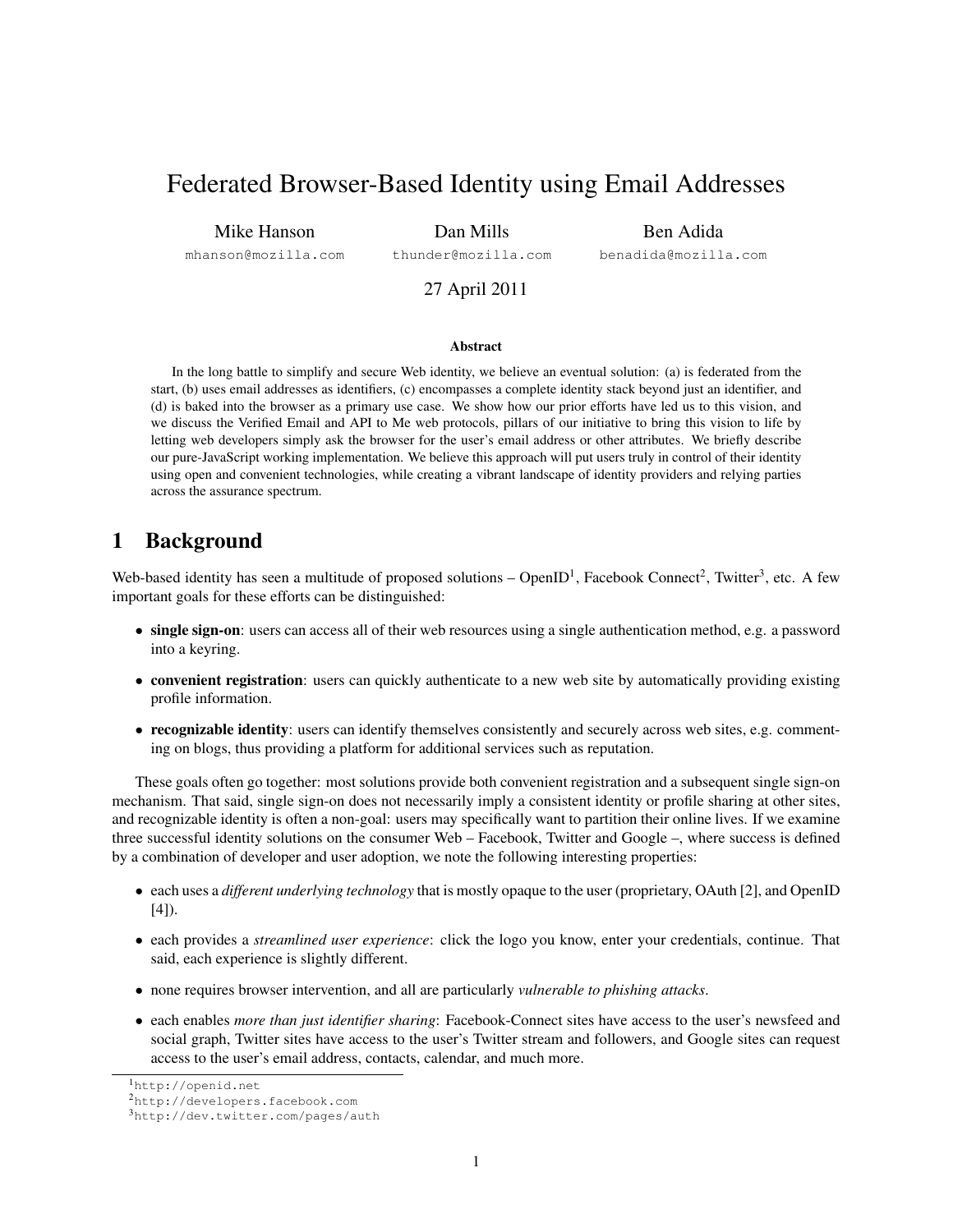• each approach requires the user to *first select a brand*, i.e. Google or Facebook, then to identify themselves.

At Mozilla, we have developed a number of identity-related projects, which have greatly informed our thinking and the solution we propose. We first review these projects. In Section 2, we present the design principles extracted from these experiences, which lead to our proposal in Section 3. We provide a few points for discussion in Section 4.

#### 1.1 Password Store and Sync

Mozilla Firefox, like most other browsers, includes a password store that lets users automatically store the passwords they enter into HTML forms. With the introduction of Firefox Sync in Firefox 4.0<sup>4</sup>, these passwords can be synchronized across all of the user's devices, including Firefox Mobile running on Android or Maemo. This technology solves, to a certain extent, the single sign-on problem, though the browser is involved to a very minor degree: nothing in the browser chrome indicates the user's login status nor helps them select amongst their personas when logging into a website.

### 1.2 Account Manager

The Mozilla Labs Account Manager project <sup>5</sup>, released as an add-on to Firefox 3.6 and above, defines a mechanism for web sites to declare their login protocol, i.e. which URLs perform login, logout, and login-status-checking, what parameters they expect, etc. The browser can then hook into this declared protocol and provide a trusted user interface for logging in, logging out, quickly checking login status, and easily enabling a user to pick one persona among many used over time at a given web site. This feature, like Password Store, is available to the user across their Firefoxenabled devices and solves the single sign-on problem. This time, however, the process is more intuitive for users, because the browser chrome is closely involved in every step of the authentication process and can provide more consistent information to the user. Unfortunately, Account Manager is not meant to provide recognizable identity across sites, as it is a meta-protocol that automates sites' existing account systems.

#### 1.3 Contacts

The Mozilla Labs Contacts Add-On<sup>6</sup> provides a JavaScript API for web sites to request access to a user's contacts. The contacts data can be pulled from a number of different providers, including Facebook, Google, etc, without the requesting web site needing to know. With this API, the power of a simple, unified JavaScript API, as opposed to backend-focused protocols like OAuth, becomes clear.

#### 1.4 OpenID Sniffer

Much more experimentally, Mozilla Labs also developed a browser add-on for OpenID support. The add-on detects OpenID forms and inserts itself into both the HTML presentation and the redirection-based OpenID protocol. We found that, because relying parties didn't expect this behavior, and because different relying parties employ OpenID in different ways, this approach didn't work consistently enough to reliably implement OpenID in the browser with a simplified user flow.

# 2 Design Principles

Taking these experiences and others' into account, we came up with a few important design principles:

Federation should be baked in and made simple for developers. One important lesson we can draw from the recent Web Certificate Authority compromise is that trust is not universal: different relationships between different parties require different trust relationships. No identity provider should be relied upon to authenticate all users for all purposes. Even with its incredible success, Facebook is unlikely to be the identity layer for services that users wish to use pseudonymously, or services that are covered by certain privacy regulation (e.g. FERPA, HIPAA, etc.)

<sup>4</sup>http://www.mozilla.com/en-US/mobile/sync/

<sup>5</sup>https://mozillalabs.com/blog/2010/03/account-manager/

<sup>6</sup>https://mozillalabs.com/contacts/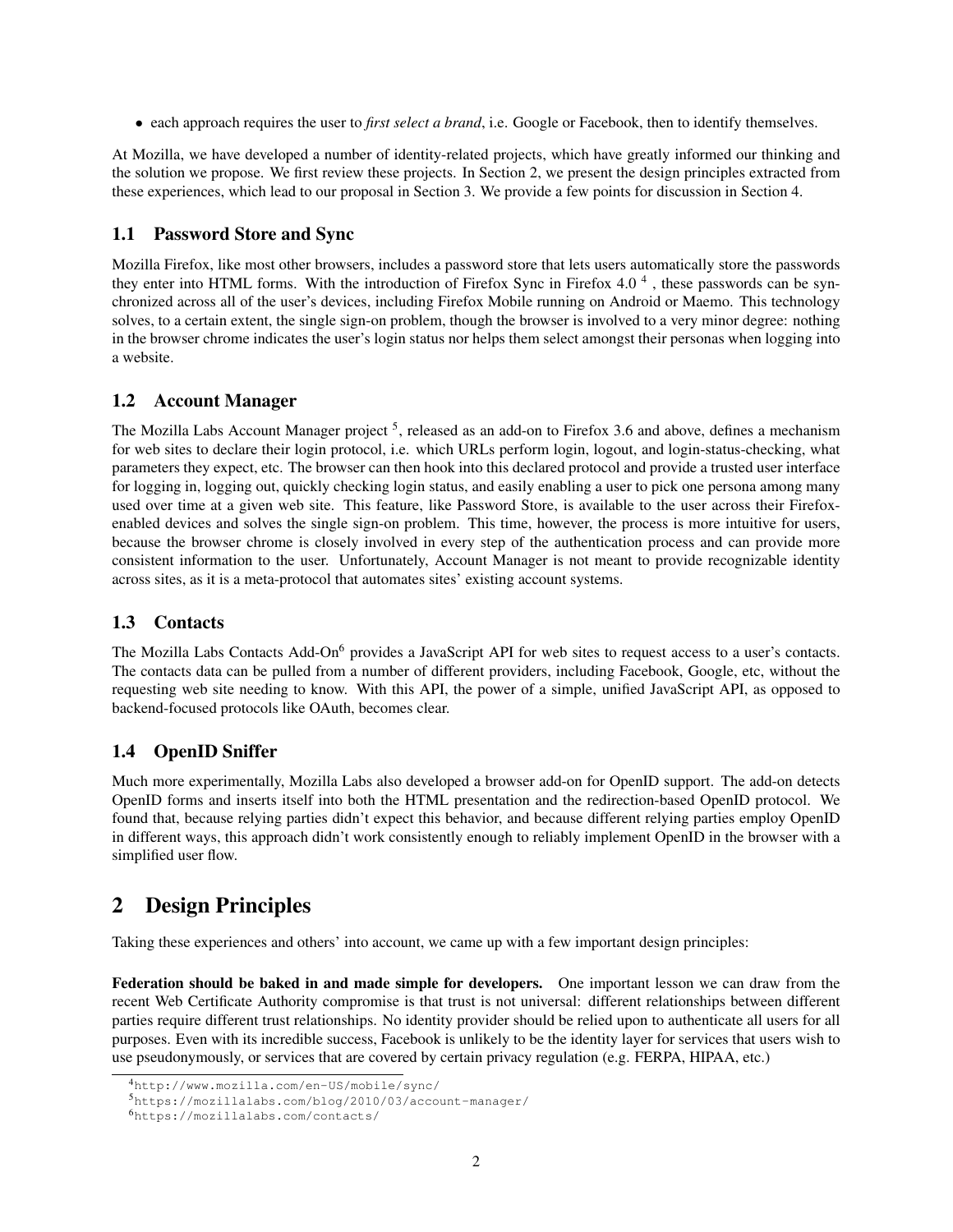That said, federation cannot become an undue burden on web site developers. A federated login system can be built to be just as simple as Facebook Connect for relying-party developers to use. As we simplify the experience, however, the result should not mask federation: a federated protocol where a relying party is motivated to pre-select or highly encourage certain identity providers negates most of the advantages of federation. It is critically important to Mozilla to give users control over their identity, data, and more generally their online selves. Thus, true federation should be easy for developers *and* users.

An email address is the right identifier. While OpenID and similar technologies often result, by design, in opaque, directed identities to relying-party web sites, we believe that, in almost every use case, a relying party needs at least a means of reconnecting with the user. It is, in fact, well documented that most OpenID relying parties immediately ask their users for an email address, whether via attribute exchange or directly in an HTML form<sup>7</sup>. Email addresses have significant additional advantages:

- they are federated by design, including a local username and a globally unique and addressable domain name.
- they inherently support self-hosting.
- they are well understood by all types of users. Even Facebook users log in using their email address.
- they have been adopted by some of the more privacy-stringent identity use cases, e.g. the Direct Project for health information exchange<sup>8</sup>.
- they provide a natural and well understood multi-persona and pseudonym mechanism using email forwarding.

Thus, we propose that authentication transactions simply yield STMP-addressable email addresses. Rather than signing in first with a brand (e.g. Google or Twitter), then with an identity, users can then sign in immediately with their identity, user  $@$ example.com. We note that this proposal is not novel  $910$  [1].

A complete identity functionality stack. Simon Willison, co-creator of the Django framework and contributor to the OpenID project, launched his most recent enterprise, Lanyrd  $^{11}$ , with only Twitter as a supported identity provider. The reasoning for this is similar to that used by web sites built predominantly on Facebook's identity system: many relying parties need a lot more than a pseudonymous token. They need a way to contact the user, a way to get at their profile information, a way to let the user share with her friends/contacts, etc. Certainly, not all web sites need these features. However, when they do, and when users are willing to provide the data, the identity service's failure to enable the exchange results, at best, in a disconnected and tedious user experience. We need an identity system that allows rich identity data for rich applications, in an architecture that supports full user transparency and consent, without the need to hard-wire a single identity provider.

Design first for a strong browser role. OpenID was designed first and foremost to be used without browser involvement. This focus on a pure HTML solution makes clean browser integration very difficult. Thus, we believe a good identity system design should consider first the browser-based user experience, then how to gracefully degrade to a pure HTML environment. In addition, we see a strong browser-based use case as necessary to protect users' privacy from all-knowing identity providers, and in defending against advanced attacks such as clickjacking and phishing.

### 3 Our Proposal: Verified Email and API to Me

Putting these principles together, we envision an ecosystem of federated identity providers which provide emailaddress-based identity proofing and a set of API calls that relying-party sites can use to request further data from the user. We see the browser mediating all of these calls, so that developers can build against one simple interface

<sup>&</sup>lt;sup>7</sup> "We've heard loud and clear that sites looking to adopt OpenID want more than just a unique URL; social sites need basic things like your name, photo, and email address." http://openidconnect.com/about/

<sup>8</sup>http://wiki.directproject.org/

<sup>9</sup>http://siliconflorist.com/2008/06/20/email-to-id-my-openid-is-an-email-address/

<sup>10</sup>http://brad.livejournal.com/2357444.html

<sup>11</sup>http://lanyrd.com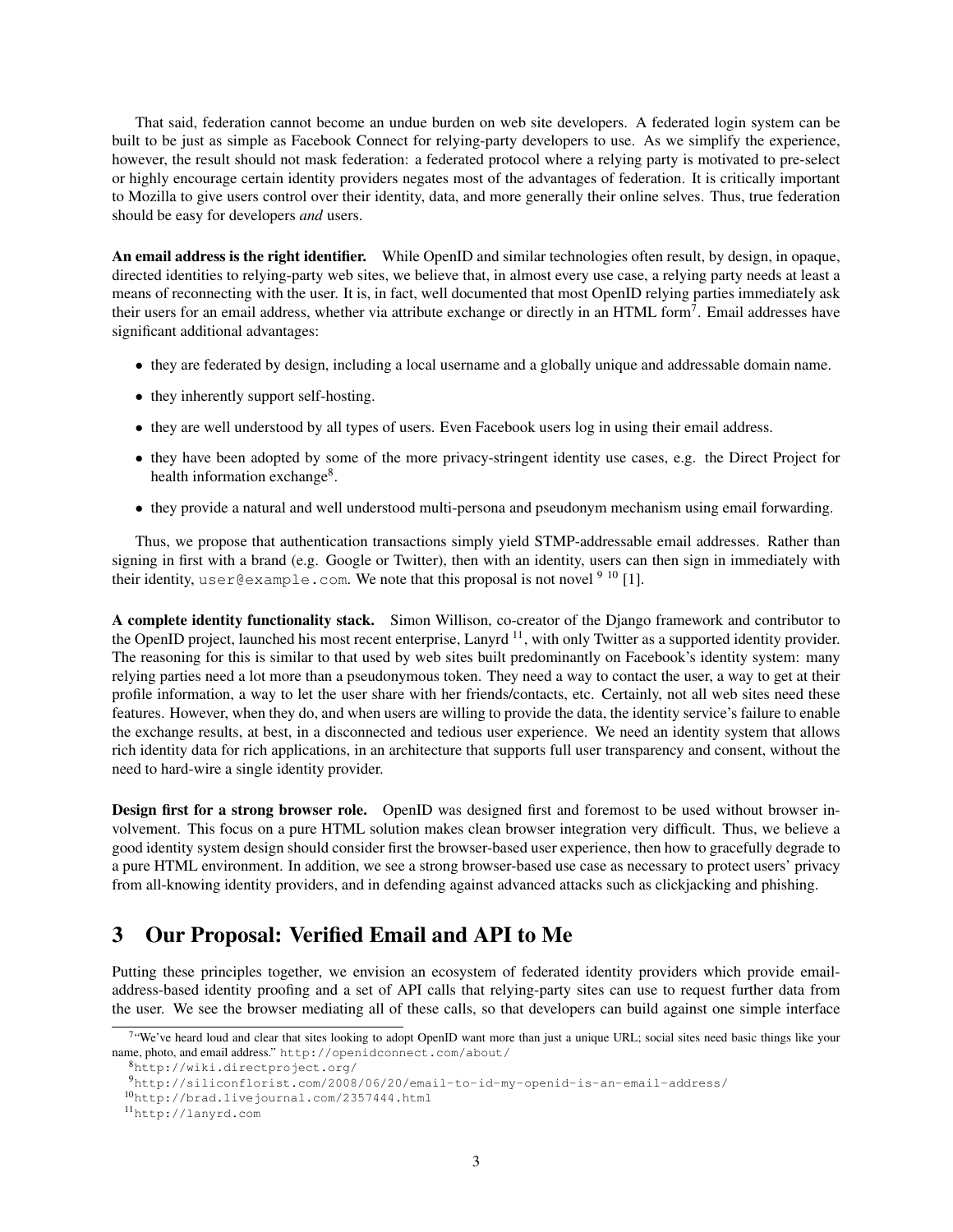and let their users select Twitter, Identi.ca, Facebook, or any other identity provider with similar feature support. We envision the browser providing a secure user experience for authenticating and granting appropriate persmissions to applications, and a particularly simple API for web developers to hook into this information. We call these the Verified Email Protocol and the API to Me. For example, a web developer can write the following simple JavaScript:

```
navigator.id.onVerifiedEmail = function(identity_assertion) {
  // upload assertion to server...
});
```
which will be called when a user clicks the built-in "log in" button in a web browser augmented with Verified Email. The identity assertion provided to the developer's code includes a copy of an identity certificate, which certifies the user's email address. The specific assertion is signed by the user's private key held within the browser, with the public-key counterpart xbound to the email address by the identity certificate.

We stress the simplicity of the web developer's task: a few lines of JavaScript, a call to a standard verification library, and the user's verified email address is available to the web site. The disclosure of an identity assertion is triggered only by the user's agent, and provides a strong user interface platform for informed consent.

Generating and Certifying Keys. We also propose a JavaScript API for generating a new keypair:

```
navigator.id.saveVerifiedEmail(<email_address>, function(public_key) {
    // upload public key to server for certification.
});
```
which triggers a keypair generation within the browser. The browser then makes the public key available to the JavaScript code, which can then upload the key to the server for certification. The server is then expected to store this public key in some publicly discoverable location, likely indicated by WebFinger<sup>12</sup> and supporting existing and future key discovery protocols such as Salmon [3]. Crucial to this process is that a relying party can discover the appropriate authority for a given domain and thus determine if the identity claim presented by user (example.com is trustworthy.

Secondary Certification. The fully federated model needs an on-ramp. For inspiration, we look to Gmail and other large email providers, which have established practices for sending email on behalf of users' alternate email addresses, even ones on domains not controlled by Google. For example, Gmail will send email on behalf of bob@example.com if Bob has proven to Gmail that he can receive email at that address. Gmail is effectively trusted by the rest of the world to send email on behalf of any domain, because the world believes that Gmail's processes are sufficiently solid.

We formalize this approach with Secondary Certification, though we stress that it is only meant as a temporary onramp: an identity provider can choose to certify that a user owns a certain email address, even if the identity provider doesn't control the domain in question. Relying parties are then free to trust those assertions if they so choose. We anticipate that only a few identity providers will be trusted to provide such assertions. Mozilla will provide one such identity provider, Firefox Accounts, though we stress, again, that we have not hard-wired our authority into the protocol.

Before Browser Support. We cannot expect every browser to immediately support our proposal. Thus, our design of navigator.id.\* is such that it can be mimicked by a JavaScript library using IFRAMEs and postMessage(), backed by the Mozilla identity provider just mentioned. The advantages of browser-based implementation, including notably the privacy, clickjacking and phishing protections, are obviously not included in this approach. We intend to make this very clear to our users.

**The API to Me.** Further APIs will be built into the navigator.  $\star$  namespace, including attribute requests, posting data to one's activity stream, forwarding information to friends, etc. Our model is based on a continuation of the Verified Email protocol and the work we did with the Contacts add-on: a browser-mediated, JavaScript API that lets web sites request information about the user, giving the user the opportunity to see and approve the request as it is made and carried out by the user agent.

<sup>12</sup>http://code.google.com/p/webfinger/